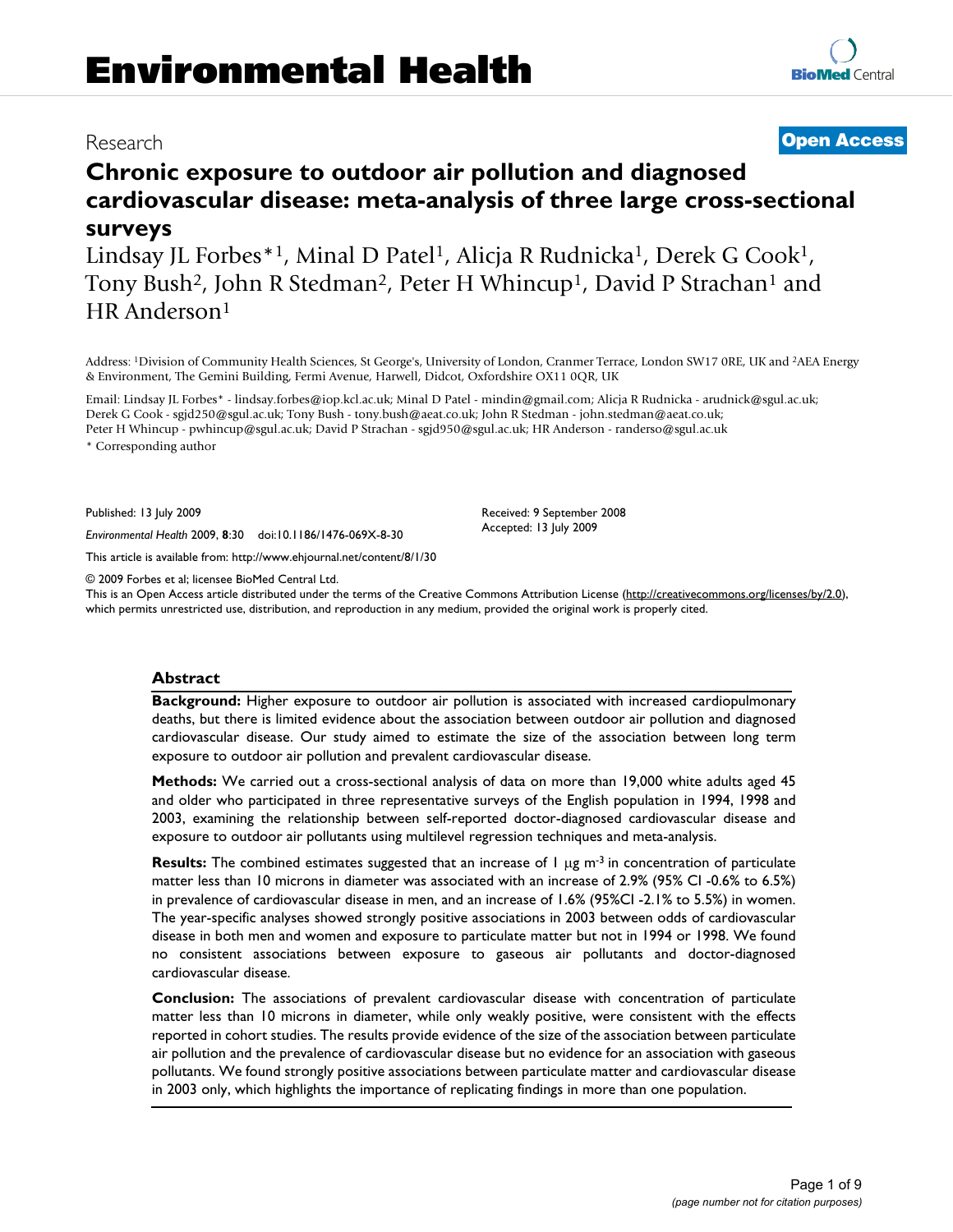#### **Background**

Higher outdoor particulate concentration is associated with increased cardiopulmonary deaths in cohort studies[1,2]. Many studies have shown short-term associations between air pollution levels and cardiovascular events up to a few weeks later [3]. However, we have found no reports of large scale population studies of chronic exposure to air pollution and cardiovascular morbidity rather than mortality, except for a cohort study in women which suggested that incidence of cardiovascular disease in women is increased by exposure to fine particulates [4].

To explore the association between chronic exposure to air pollution and cardiovascular morbidity, we examined whether exposure to outdoor air pollutant levels (particulate matter less than 10 microns in diameter  $(PM_{10})$ , nitrogen dioxide (NO<sub>2</sub>), sulphur dioxide (SO<sub>2</sub>) and ozone  $(O_3)$ ) was related to the prevalence of self-reported doctor-diagnosed cardiovascular disease collected during three cross-sectional surveys of the English population carried out in 1994, 1998 and 2003.

#### **Methods**

#### *Participants and outcome measures*

The Health Survey for England is a programme of annual surveys of representative samples of people living in private households in England. We used data on adults participating in 1994, 1998 and 2003, years concentrating on cardiovascular disease and its risk factors.

In each survey year, adults were recruited using a multistage sampling strategy designed to generate a representative sample of the English population [5,6]. Briefly, the sampling units were single postcode sectors (each containing around 2500 addresses; median area about 4 square kilometres  $(km<sup>2</sup>)$ , except where the population was very sparse, where they consisted of two or more neighbouring sectors. For each survey year, 720 sampling units, representing about 10% of the total, were selected with a probability proportional to the number of addresses within it. From each selected sampling unit, 19 addresses were drawn (18 in 1994). All households within those addresses were invited to take part, unless they were businesses, institutions or vacant. All adults (up to a maximum of ten) living in each household at those addresses were invited to complete a health questionnaire. We considered people to have cardiovascular disease if they said that they had had a heart attack, angina or stroke that had been diagnosed by a doctor.

#### *Exposures*

We have described methods for assigning exposure in our previous publication [7]. Briefly, the National Centre for Social Research provided postcode sector of residence for all households in the Health Surveys for England in 1994, 1998 and 2003. We assumed that annual average pollutant exposure for people living in each postcode sector was that of the 1 km2 where its centroid was located. We estimated annual average background exposure to  $PM_{10}$ , NO<sub>2</sub>, SO<sub>2</sub> and O<sub>3</sub> for each 1 km<sup>2</sup> of England using air dispersion models using meteorological parameters and an emission inventory [8]. Additional file 1 provides further information.

Because data collection for each Health Survey is carried out over the whole year and part of the following year, we averaged the exposure estimate for each participant for each pollutant for the data collection year and the previous year, although, as we did not have pollution data for 1993, for 1994 we used annual averages for 1994 only.

#### *Statistical analysis*

The median number of adults taking part in the Health Survey for England living in each postcode sector (the level at which pollutant exposure was estimated) was 22 in 1994, 21 in 1998 and 21 in 2003. Therefore, we used multilevel logistic regression analyses to take account of the hierarchical structure of the data with a level for postcode sector. We analysed data on white adults aged 45 years or older separately for men and women, to take account of possible clustering of cardiovascular disease within households, but did not allow for household level in the analysis, because there were few households with more than one adult aged 45 and older of each sex.

We examined crude associations within each survey year between each pollutant and risk of self-reported doctordiagnosed cardiovascular disease using multilevel logistic regression analysis with two levels: postcode sectors formed the upper level and individuals within postcode sector formed the lower level. A random intercept model was used allowing for log odds of the outcome to vary by postcode sector. We then controlled for the following individual level potential confounders: age (10-year age groups); body mass index (quartiles); social class of head of household (UK Registrar General's classification); cigarette smoking (never, ex-, current); and region of residence (8 regions).

We carried out fixed effects meta-analysis of the year-specific estimates for each air pollutant using inverse variance weighting. All analyses were performed using STATA version 9.2 (STATA Corporation, Texas, USA).

#### *Ethical approval*

In 1994, 1998 and 2003, ethical approval was obtained from all relevant Local and Multi-Centre Research Ethics Committees by the National Centre for Social Research. Participants provided explicit consent to take part in the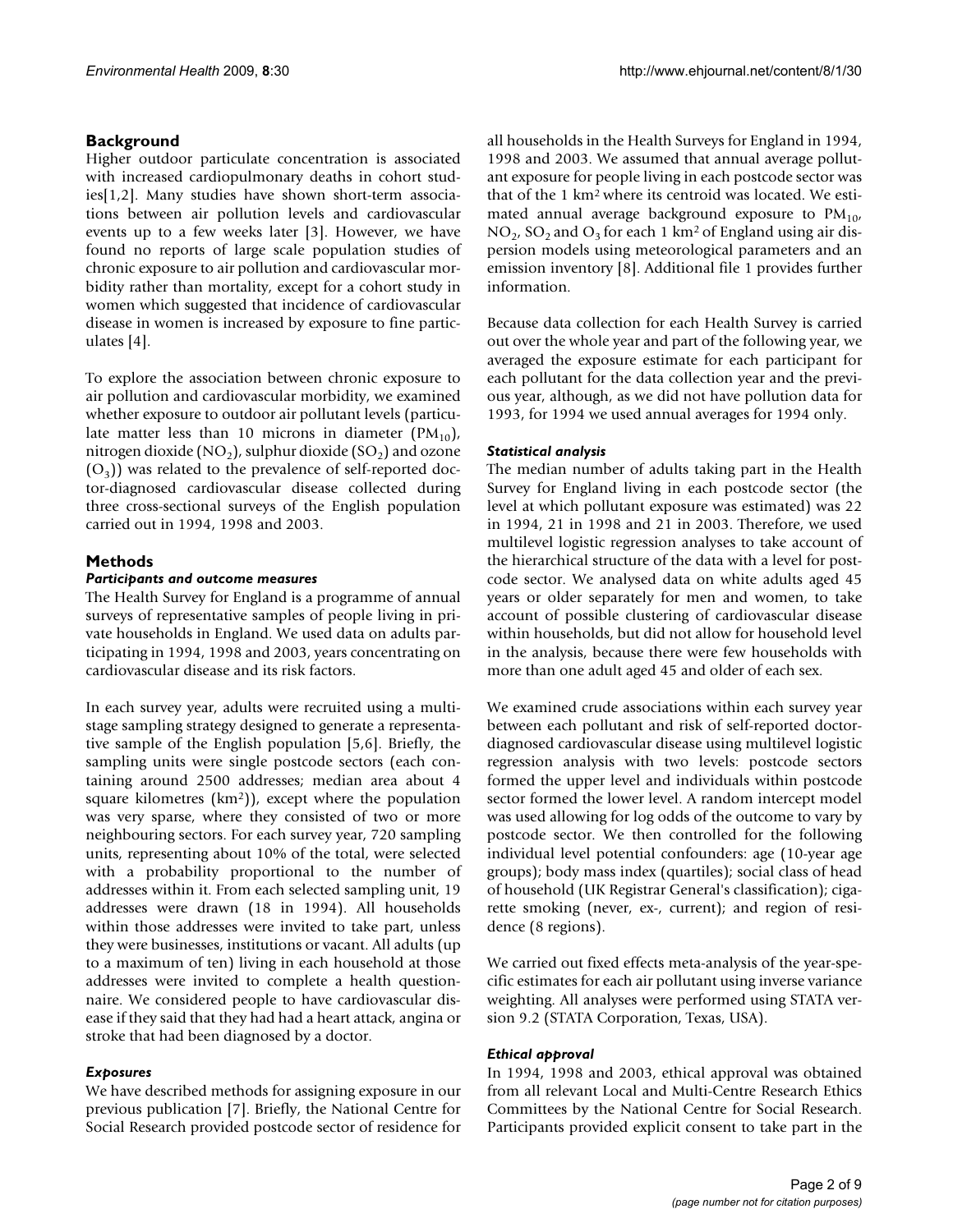survey. We obtained approval to link air pollution data to Health Survey for England data from the National Centre for Social Research, having undertaken to follow procedures to protect participants' identities.

#### **Results**

Table 1 shows the numbers of addresses, households and participants relevant to this analysis who took part in the Health Surveys for England in 1994, 1998 and 2003. Seventy five per cent of households (27,143-36,350) approached by the Health Survey for England in those years participated. Ninety-four per cent of people aged 45 and older (23,941-25,570) living in those households completed a questionnaire. Ninety six per cent of these (23,036-23,941) belonged to white ethnic groups (the ethnic group of people who did not complete a questionnaire is not known) and data on presence or absence of reported diagnosed cardiovascular disease were available for all but six of these.

Among white adults aged 45 and older, over the period studied, we found an increase in the proportions belonging to non-manual social classes (45.6% in 1994 to 53.1% in 2003); a decrease in the proportion who currently smoked (22.4% in 1994 to 19.0% in 2003); and an increase in the proportion with a body mass index greater than 30 kg m-2 (18.4% in 1994 to 23.7% in 2003). We found a small increase in the prevalence of cardiovascular disease in white people aged 45 and older over the period studied (12.1% in 1994 to 13.7% in 2003). In each of the survey years, prevalence of cardiovascular disease increased with increasing age, lower social class, increasing body mass index and smoking (Table 2).

We had data on air pollution exposure for 93% of white adults aged 45 and older in 1994, 96% in 1998 and 99% in 2003. Table 3 shows summary statistics of outdoor air pollution exposure estimates at postcode sector level, for participating white adults aged 45 and older. For all pollutants, the variation across England became less marked between 1994 and 2003.

Average  $PM_{10}$  and SO<sub>2</sub> concentrations fell over the period.  $NO<sub>2</sub>$  concentrations increased between 1994 and 1998 and fell to a lower level in 2003. We saw the opposite pattern for  $O_3$ .

Tables 4 and 5 provide crude and adjusted results of multilevel models estimating the associations between each of the four pollutants and prevalence of diagnosed cardiovascular disease for each survey year, and the results of the meta-analysis. Figures 1 and 2 summarise the adjusted estimates as forest plots. Our results are presented per 1 μg m<sup>-3</sup> increase in concentration. In 2003, a 1 μg m<sup>-3</sup> increase in concentration would have represented about 1/2 to 1/ 3 of the interquartile range of  $PM_{10}$ , about 1/11 of the interquartile range of  $NO<sub>2</sub>$ , about 1/3 of the interquartile range of  $SO_2$  and about 1/4 of the interquartile range of  $O<sub>3</sub>$ .

The combined estimates per 1  $\mu$ g m<sup>-3</sup> increase in concentration of gaseous pollutants were small and all confi-

|                                                              | 1994   | 1998   | 2003   | All    |
|--------------------------------------------------------------|--------|--------|--------|--------|
| Sampling units                                               | 720    | 720    | 720    |        |
| Addresses selected within sampling units                     | 12,960 | 13,680 | 13,680 | 40,320 |
| Eligible addresses*                                          | 11,515 | 12,250 | 12,036 | 35,801 |
| Eligible households <sup>+</sup>                             | 11,709 | 12,446 | 12,195 | 36,350 |
| Co-operating households**                                    | 9,068  | 9,208  | 8,867  | 27,143 |
| Adults aged 45+ living in co-operating households            | 8,257  | 8,688  | 8,625  | 25,570 |
| Adults aged 45+ who completed individual questionnaire       | 7,751  | 8,181  | 8,009  | 23,941 |
| White adults aged 45+ who completed individual questionnaire | 7,492  | 7,908  | 7,636  | 23,036 |
| White adults with data on cardiovascular disease prevalence  | 7,492  | 7,906  | 7,632  | 23,030 |

\*ineligible addresses were those where no private households were found

† at some addresses has more than one household was resident there

\*\*defined as households where at least one adult completed a questionnaire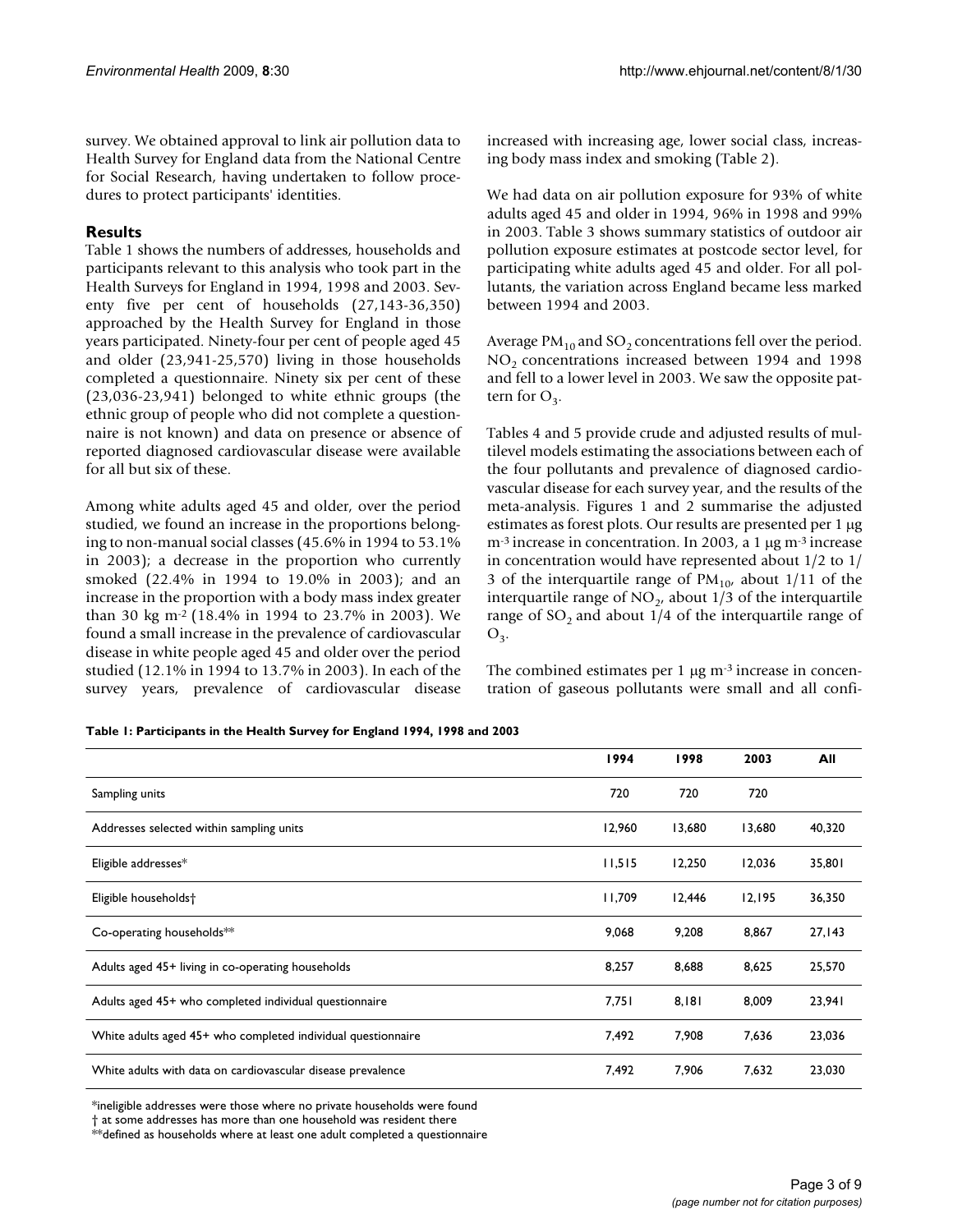|                                                    |               |       | 1994                |      | 1998                                                                          | 2003 |                     |  |
|----------------------------------------------------|---------------|-------|---------------------|------|-------------------------------------------------------------------------------|------|---------------------|--|
|                                                    |               | % CVD |                     |      | Adjusted* OR (95% CI) % CVD Adjusted* OR (95% CI) % CVD Adjusted* OR (95% CI) |      |                     |  |
| Registrar General's social<br>class classification |               | 18.5  | 00.1                | 8.2  | 00.1                                                                          | 9.4  | 00.1                |  |
|                                                    | Ш.            | 10.8  | 1.26(0.86, 1.85)    | 10.6 | 1.35(0.94, 1.93)                                                              | 11.2 | 1.28(0.92, 1.79)    |  |
|                                                    | Illa          | 11.7  | 1.17(0.78, 1.75)    | 14.0 | $1.55$ (1.06, 2.27)                                                           | 14.6 | $1.55$ (1.09, 2.20) |  |
|                                                    | IIIb          | 13.3  | $1.45$ (1.00, 2.11) | 13.8 | $1.69$ (1.18, 2.41)                                                           | 13.9 | $1.43$ (1.03, 1.99) |  |
|                                                    | IV            | 14.5  | $1.53$ (1.03, 2.27) | 16.9 | 1.98(1.37, 2.86)                                                              | 16.2 | $1.76$ (1.24, 2.49) |  |
|                                                    | IV            | 13.0  | 1.35(0.87, 2.11)    | 19.0 | $2.40$ (1.59, 3.63)                                                           | 22.1 | 2.45 (1.64, 3.64)   |  |
| $BMI** (kg m-2)$                                   | $20$          | 8.4   | 00.1                | 11.4 | 1.00                                                                          | 12.6 | 00.1                |  |
|                                                    | $20 - 24$ 9.3 |       | 1.32(0.81, 2.16)    | 10.4 | $1.06$ (0.67, 1.67)                                                           | 9.7  | 0.72(0.44, 1.20)    |  |
|                                                    | $25 - 29$     | 13.2  | $1.84$ (1.14, 2.98) | 12.6 | 1.23(0.79, 1.92)                                                              | 12.2 | 0.84(0.51, 1.37)    |  |
|                                                    | $30 - 34$     | 13.3  | 1.91(1.15, 3.16)    | 4.0  | 1.49(0.94, 2.36)                                                              | 14.6 | 1.08(0.65, 1.79)    |  |
|                                                    | $35+$         | 13.8  | 2.34(1.32, 4.12)    | 15.7 | 2.07 (1.24, 3.46)                                                             | 15.7 | 1.51(0.88, 2.61)    |  |
| Smoking                                            | Never         | 9.2   | 1.00                | 10.4 | 1.00                                                                          | 10.9 | 00.1                |  |
|                                                    | Ex-           | 15.6  | $1.52$ (1.28, 1.82) | 17.0 | 1.45(1.24, 1.70)                                                              | 17.1 | $1.36$ (1.16, 1.59) |  |
|                                                    | Current       | 9.5   | 1.19(0.95, 1.49)    | 10.9 | 1.27 (1.04, 1.56)                                                             | 11.5 | 1.38(1.12, 1.70)    |  |

**Table 2: Associations between social class, body mass index and smoking and prevalence of cardiovascular disease (CVD)**

\*adjusted for age and sex \*\*Body Mass Index

dence intervals were consistent with no association. For exposure to  $PM_{10}$ , the combined estimate suggested a 2.9% increase in odds of cardiovascular disease in men and 1.6% increase in women per 1 μg m-3 increase in  $PM_{10}$ , although the 95% confidence interval was consistent with no association in both sexes.

The year-specific analyses showed positive associations in 2003 between odds of cardiovascular disease in both men and women and exposure to  $PM_{10}$  with no similar pattern in 1994 or 1998. We also found, in 2003, an increase in odds of cardiovascular disease with increasing  $SO_2$  in women, but no similar pattern in men, and an increase in odds of cardiovascular disease with increasing  $NO<sub>2</sub>$  in men, but no similar pattern in women. In 1994, the combined estimate for  $SO_2$  in men suggested a negative association between exposure and cardiovascular disease.

#### **Discussion**

Our pooled analysis of data from three years of the Health Survey for England, which included over 19,000 white men and women aged 45 and older, demonstrates the associations between chronic exposure to air pollutants and prevalence of self-reported doctor-diagnosed cardiovascular disease. We found no consistent associations between chronic exposure to gaseous air pollutants and cardiovascular disease. We found a 2.9% increase in odds of cardiovascular disease in men and 1.6% increase in women per 1 μg m<sup>-3</sup> increase in  $PM_{10}$ , although the 95% confidence intervals were consistent with no association.

Keys strengths of our study were that it was large and nationally representative with a high level of participation, and allowed us to examine effects over a wide range of exposures and to incorporate rich data on potential confounders. Using multilevel regression models is likely to have improved the accuracy and precision of our estimates, allowing for the possibility that risk of cardiovascular disease in people living near to each other may be more similar than in people living in other postcode sectors, because they may share other risk factors due to shared geography. Our estimates are unlikely to be

| Table 3: Pollutant exposure at postcode sector level for white adults aged 45 and older |  |  |
|-----------------------------------------------------------------------------------------|--|--|
|                                                                                         |  |  |

|                 | 1994   |               |      | 1998   |               |        | 2003   |               |      |  |
|-----------------|--------|---------------|------|--------|---------------|--------|--------|---------------|------|--|
|                 | Median | Range         | IQR* | Median | Range         | $IQR*$ | Median | Range         | IQR* |  |
| $PM_{10}$       | 19.6   | $12.5 - 36.1$ | 3.7  | 18.0   | $12.6 - 27.0$ | 2.9    | 16.3   | $11.0 - 22.6$ | 2.6  |  |
| NO <sub>2</sub> | 27.3   | $4.1 - 73.0$  | 17.8 | 35.6   | $7.3 - 66.7$  | 12.7   | 23.1   | $6.1 - 54.6$  | 10.9 |  |
| SO <sub>2</sub> | 9.5    | $1.0 - 41.1$  | 8.3  | 6.2    | $0.2 - 39.3$  | 6.1    | 4.2    | $0.5 - 14.4$  | 2.8  |  |
| O <sub>3</sub>  | 53.4   | $38.3 - 64.7$ | 4.4  | 50.7   | $43.5 - 63.1$ | 4.3    | 56.0   | 47.8-65.7     | 3.8  |  |

All units are μg m-3. 1998 and 2003 are average exposures over that year and the previous year. 1994 data are 1994 annual averages. \*Interquartile range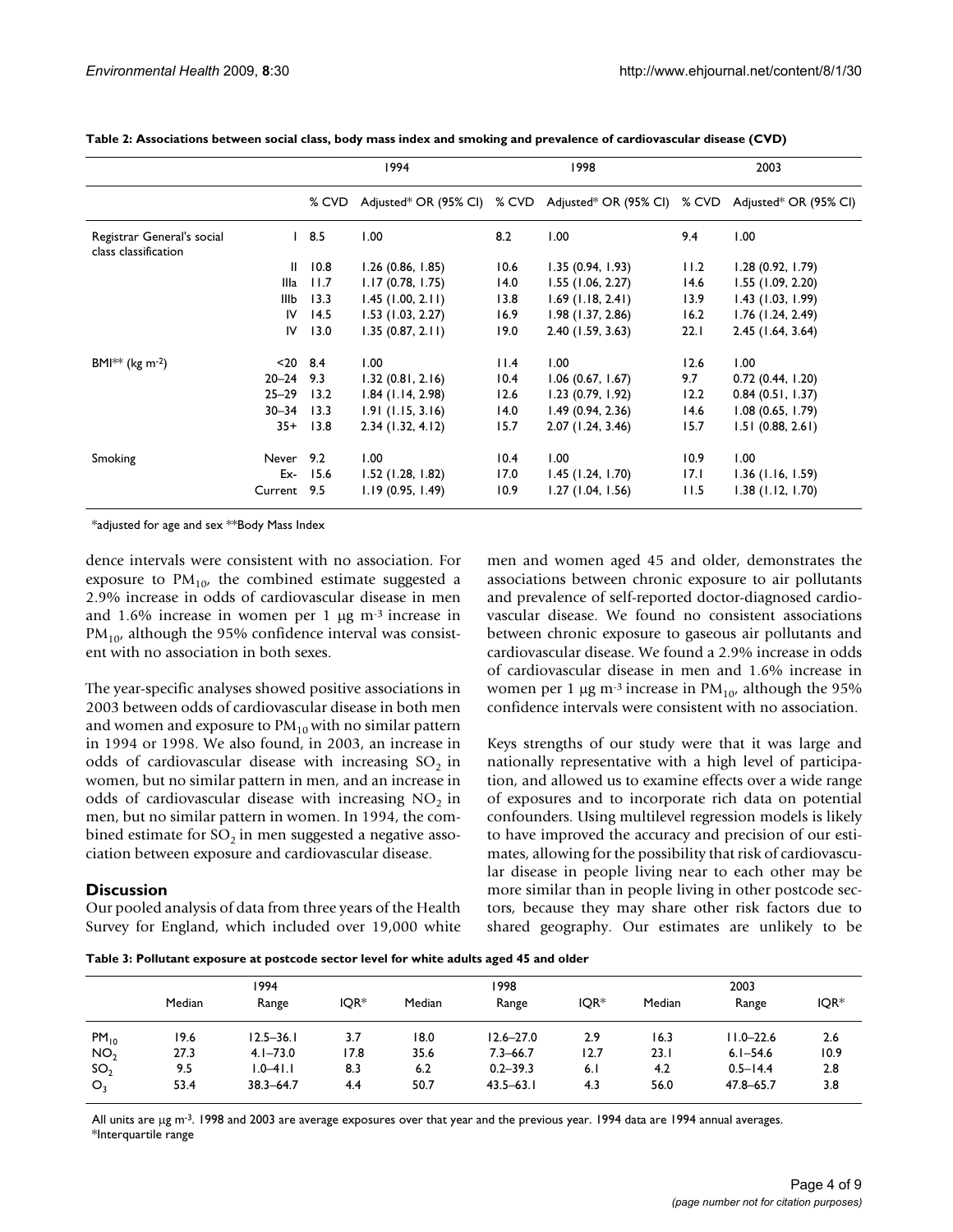

#### Forest plots of results of multilevel logistic regression models ovascular disease in men **Figure 1** of associations between pollutant exposure and diagnosed cardi-

**Forest plots of results of multilevel logistic regression models of associations between pollutant exposure and diagnosed cardiovascular disease in men**. Horizontal lines correspond to 95% CI of estimated percentage change in odds of cardiovascular disease. Combined estimates are derived from fixed effects meta-analysis of year-specific estimates using inverse variance weighting. The size of the squares reflects the inverse variance of each year and, therefore, the weighting in the combined estimate. All estimates are adjusted for age (10 year age groups), social class of head of household (6 groups), body mass index (quartiles), cigarette smoking (never, ex-, current, and region of residence (8 groups), all as categorical variables.

affected by clustering of cardiovascular disease within households because we estimated associations in men and women separately.

Response was high to each level of request to participate in the Health Survey for England: 75% of households approached participated; 91% of adults living in participating households completed a questionnaire; and we had air pollution data available on more than 93% of the people included in our analysis. However, we had very limited information available about households who did not participate and adults who did not complete a questionnaire with which to assess the effect of non-response on our results.

All methods of estimating individual exposure to air pollutants will misclassify individual exposure to a degree, because measuring actual exposure is impractical, especially in large scale studies. Most commonly, researchers have used monitoring station data to assign exposure to all individuals living in large areas, which are likely to reflect individual exposure poorly. Other researchers have used population density[2] or estimated traffic exposure to improve on these [9]. Our method of estimating individual exposure to outdoor air pollutants may be more accurate because it takes account many influences on air pollution levels. We estimated exposure using comprehensive emission inventories combined with air dispersion models taking into account meteorological information [8]. The emission inventories were con-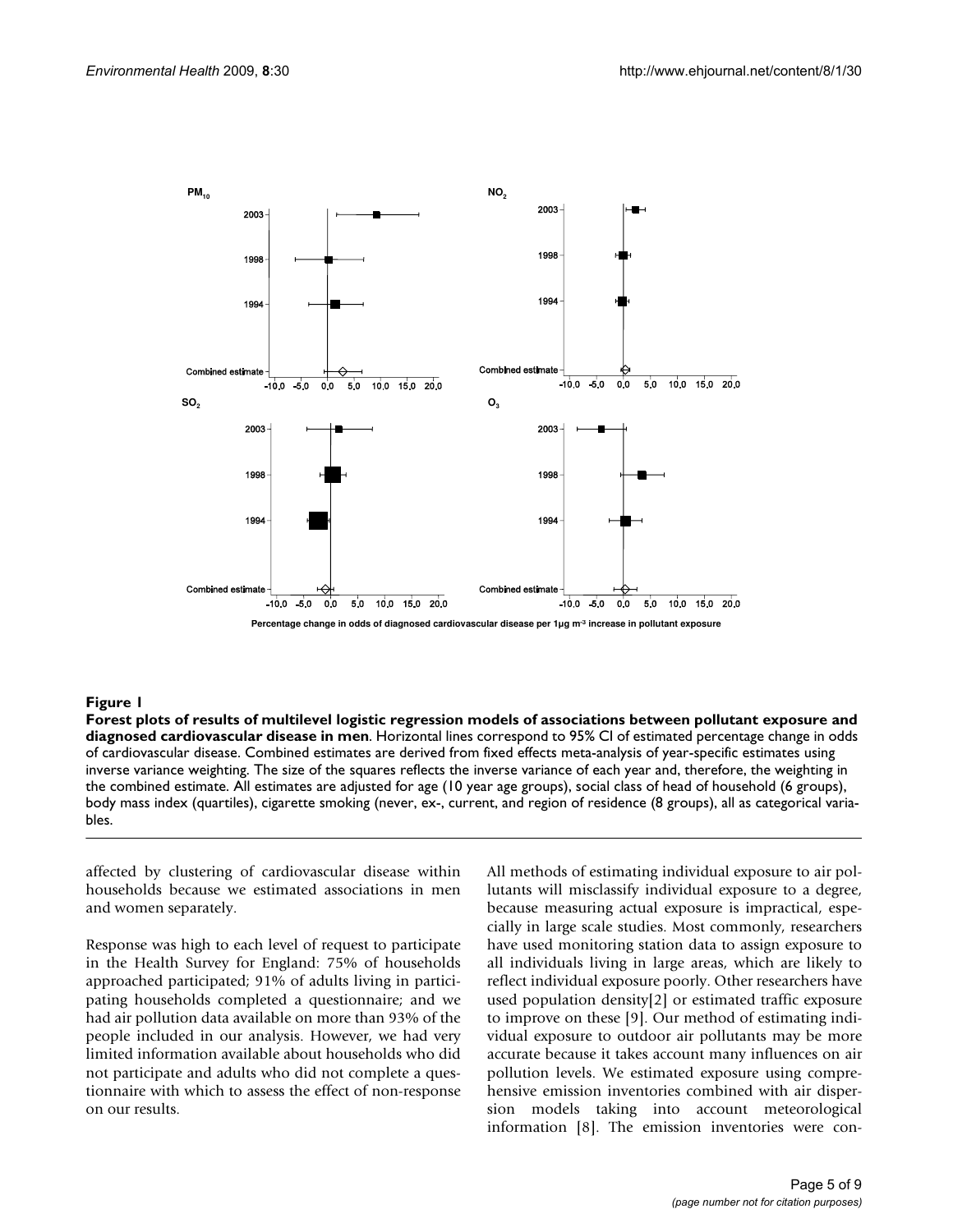

#### Forest plots of results of multilevel logistic regression models ovascular disease in women **Figure 2** of associations between pollutant exposure and diagnosed cardi-

**Forest plots of results of multilevel logistic regression models of associations between pollutant exposure and diagnosed cardiovascular disease in women**. Horizontal lines correspond to 95% CI of estimated percentage change in odds of cardiovascular disease. Combined estimates are derived from fixed effects meta-analysis of year-specific estimates using inverse variance weighting. The size of the squares reflects the inverse variance of each year and, therefore, the weighting in the combined estimate. All estimates are adjusted for age (10 year age groups), social class of head of household (6 groups), body mass index (quartiles), cigarette smoking (never, ex-, current, and region of residence (8 groups), all as categorical variables.

structed using information on any influence on air pollution levels likely to have a measurable effect (including population density, emissions from roads from a combination of traffic activity data, type of vehicle, railways, airports, industry and domestic heating) [10], and enabled us to account directly for dispersion and processes in the atmosphere, providing added value over monitoring station data or simple land use methods examining only a handful of influences on air pollution levels. We used a more empirical approach to model ozone concentrations [11]. A comparison of modelled estimates with independent data from local authority monitoring sites showed good correlation for NO<sub>2</sub> ( $r^2$  = 0.85)[12] and O<sub>3</sub> ( $r^2$  = 0.81–0.89),[13] and reasonable correlation for  $PM_{10}$  ( $r^2$  =  $0.32 - 0.34$ ][12].

For people living very close to main roads, proximity to the road may be a better determinant of exposure than modelled levels. People living less than 50 metres from a main road have an increased prevalence of coronary artery calcification, a predictor of coronary events [14]. While we did not incorporate data on distance of residence from main road this is unlikely to have influenced our results: people living so close to main roads for this to be an important influence on health make up a very small proportion of the population and most of the fall in levels in particulate matter occurs within the first 10 metres from the road [15].

We did not have measures of fine particulates (particulate matter less than 2.5  $\mu$ m in diameter (PM<sub>2.5</sub>) which are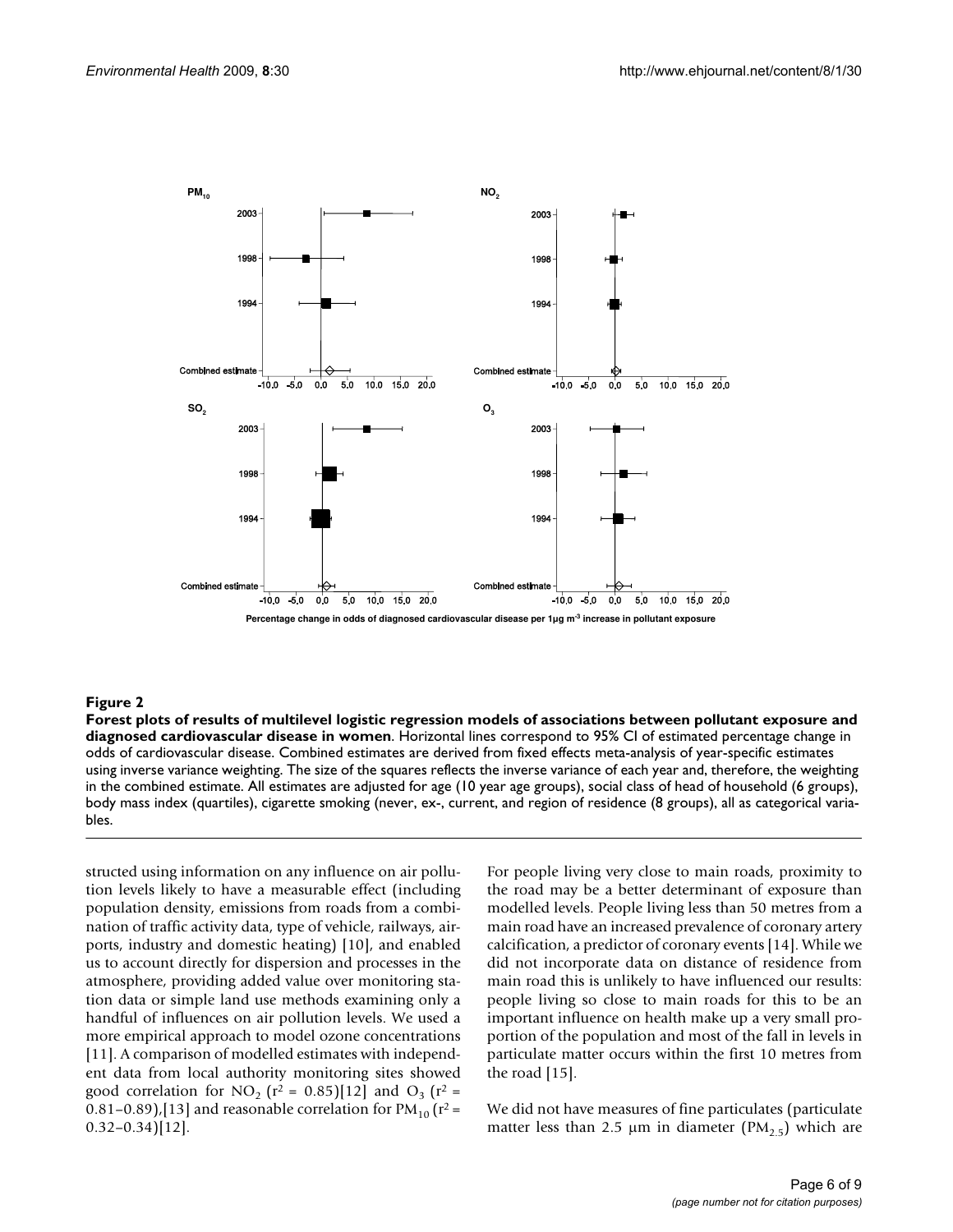|                 |          | 1994 | 1998                |              |                     | 2003         |                     | Combined estimate* |                     |  |
|-----------------|----------|------|---------------------|--------------|---------------------|--------------|---------------------|--------------------|---------------------|--|
|                 |          | n    | % increase (95% CI) | $\mathsf{n}$ | % increase (95% CI) | $\mathsf{n}$ | % increase (95% CI) | $\mathsf{n}$       | % increase (95% CI) |  |
| $PM_{10}$       | Crude    | 3073 | $-1.79$             | 3427         | $-1.32$             | 3331         | 8.24                |                    |                     |  |
|                 |          |      | $(-5.78, 2.36)$     |              | $(-5.60, 3.15)$     |              | (2.95, 13.81)       |                    |                     |  |
|                 | Adjusted | 2823 | 1.46                | 3034         | 0.16                | 2913         | 9.22                | 8770               | 2.88                |  |
|                 |          |      | $(-3.55, 6.73)$     |              | $(-6.10, 6.84)$     |              | (1.72, 17.26)       |                    | $(-0.64, 6.51)$     |  |
| NO <sub>2</sub> | Crude    | 3073 | $-0.54$             | 3427         | $-0.18$             | 333 I        | 2.53                |                    |                     |  |
|                 |          |      | $(-1.45, 0.37)$     |              | $(-1.23, 0.88)$     |              | (1.25, 3.82)        |                    |                     |  |
|                 | Adjusted | 2823 | $-0.21$             | 3034         | $-0.08$             | 2913         | 2.24                | 8770               | 0.37                |  |
|                 |          |      | $(-1.45, 1.04)$     |              | $(-1.47, 1.33)$     |              | (0.47, 4.03)        |                    | $(-0.45, 1.20)$     |  |
| SO <sub>2</sub> | Crude    | 3073 | $-1.27$             | 3427         | 1.12                | 3343         | 5.09                |                    |                     |  |
|                 |          |      | $(-2.83, 0.33)$     |              | $(-0.75, 3.02)$     |              | (0.51, 9.88)        |                    |                     |  |
|                 | Adjusted | 2823 | $-2.33$             | 3034         | 0.42                | 2924         | 1.47                | 8781               | $-0.97$             |  |
|                 |          |      | $(-4.35, -0.27)$    |              | $(-1.94, 2.83)$     |              | $(-4.43, 7.74)$     |                    | $(-2.47, 0.54)$     |  |
| $O_3$           | Crude    | 3042 | 0.85                | 3405         | 0.62                | 3313         | $-2.33$             |                    |                     |  |
|                 |          |      | $(-1.30, 3.03)$     |              | $(-2.04, 3.35)$     |              | $(-5.30, 0.74)$     |                    |                     |  |
|                 | Adjusted | 2785 | 0.35                | 3012         | 3.45                | 2903         | $-4.12$             | 8700               | 0.33                |  |
|                 |          |      | $(-2.64, 3.43)$     |              | $(-0.50, 7.56)$     |              | $(-8.55, 0.51)$     |                    | $(-1.79, 2.49)$     |  |

**Table 4: Associations between pollutant exposure and cardiovascular disease in men**

Estimates are % increase in odds of cardiovascular disease with  $1 \mu g$  m<sup>-3</sup> increase in pollutant concentration

Adjusted estimates are adjusted for age (10 year age groups), social class of head of household (6 groups), body mass index (quartiles), cigarette smoking (never, ex-, current, and region of residence (8 groups), all as categorical variables

\*Combined estimate is derived from a fixed effects meta-analysis of year-specific estimates using inverse variance weighting.

thought to be the most toxic. There are very few  $PM_{2.5}$ measurements in the UK on which to assess exposure. Studies comparing levels of  $PM_{10}$  and  $PM_{2.5}$  in the UK have found them to be strongly associated: Harrison and colleagues found strong correlations between hourly  $PM_{10}$  and  $PM_{2.5}$  measurements at five monitoring sites in the UK ( $r^2$  of between 0.59 and 0.94) [16]. The PM<sub>2.5</sub>/  $PM_{10}$  ratio varied from 0.63 to 0.73. Moreover, some of the most influential studies have found relationships between cardiovascular mortality and  $PM_{10}$  that are similar to those with  $PM_{2.5}[1]$ 

We believe that participant-reported doctor-diagnosed angina, heart attack or stroke is a valid measure of cardiovascular disease. It was related to known risk factors as we would expect. In the British Regional Heart Study, study participants' reports of stroke and heart attack showed

**Table 5: Associations between pollutant exposure and cardiovascular disease in women**

|                   |          | 1994 |                     | 1998         |                     | 2003         |                     |       | Combined estimate*  |
|-------------------|----------|------|---------------------|--------------|---------------------|--------------|---------------------|-------|---------------------|
|                   |          | n    | % increase (95% CI) | $\mathsf{n}$ | % increase (95% CI) | $\mathsf{n}$ | % increase (95% CI) | n     | % increase (95% CI) |
| $PM_{10}$         | Crude    | 3904 | 1.63                | 4202         | $-0.89$             | 4182         | 6.47                |       |                     |
|                   |          |      | $(-2.52, 5.96)$     |              | $(-5.26, 3.67)$     |              | (1.09, 12.15)       |       |                     |
|                   | Adjusted | 3385 | 1.02                | 3596         | $-2.91$             | 3469         | 8.63                | 10440 | 1.61                |
|                   |          |      | $(-4.14, 6.47)$     |              | $(-9.62, 4.30)$     |              | (0.58, 17.32)       |       | $(-2.10, 5.45)$     |
| NO <sub>2</sub>   | Crude    | 3904 | 0.12                | 4202         | 0.34                | 4182         | 1.78                |       |                     |
|                   |          |      | $(-0.79, 1.04)$     |              | $(-0.75, 1.44)$     |              | (0.44, 3.13)        |       |                     |
|                   | Adjusted | 3385 | $-0.10$             | 3596         | $-0.27$             | 3469         | 1.55                | 10440 | 0.18                |
|                   |          |      | $(-1.35, 1.16)$     |              | $(-1.83, 1.31)$     |              | $(-0.39, 3.53)$     |       | $(-0.69, 1.07)$     |
| SO <sub>2</sub>   | Crude    | 3904 | 0.30                | 4202         | 2.01                | 4197         | 10.46               |       |                     |
|                   |          |      | $(-1.24, 1.86)$     |              | (0.16, 3.90)        |              | (5.72, 15.40)       |       |                     |
|                   | Adjusted | 3385 | $-0.34$             | 3596         | 1.32                | 3482         | 8.35                | 10463 | 0.80                |
|                   |          |      | (2.34, 1.70)        |              | $(-1.22, 3.92)$     |              | (1.98, 15.12)       |       | $(-0.73, 2.36)$     |
| $O_{\mathcal{R}}$ | Crude    | 3851 | $-0.60$             | 4169         | $-0.04$             | 4153         | $-3.21$             |       |                     |
|                   |          |      | $(-2.76, 1.60)$     |              | $(-2.79, 2.79)$     |              | $(-6.20, -0.12)$    |       |                     |
|                   | Adjusted | 3333 | 0.51                | 3568         | 1.55                | 3453         | 0.23                | 10354 | 0.74                |
|                   |          |      | $(-2.64, 3.75)$     |              | $(-2.72, 6.00)$     |              | $(-4.70, 5.43)$     |       | $(-1.53, 3.07)$     |

Estimates are % increase in odds of cardiovascular disease with  $1 \mu g$  m<sup>-3</sup> increase in pollutant concentration

Adjusted estimates are adjusted for age (10 year age groups), social class of head of household (6 groups), body mass index (quartiles), cigarette smoking (never, ex-, current, and region of residence (8 groups), all as categorical variables

\*Combined estimate is derived from a fixed effects meta-analysis of year-specific estimates using inverse variance weighting.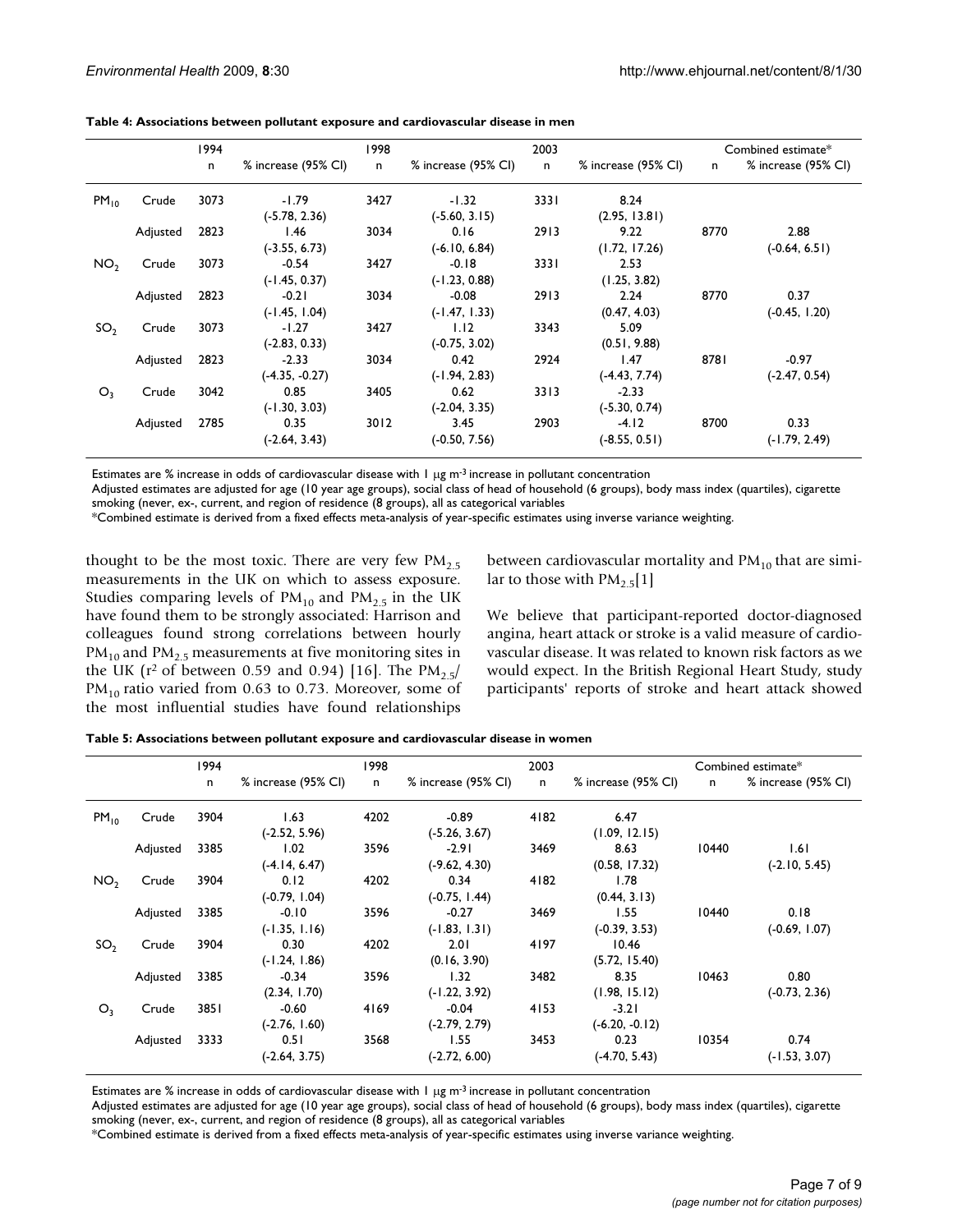high levels of agreement with reports of stroke and heart attack from primary care records [17].

We are unable to explain why the estimates of association between cardiovascular disease and some of the measures of air pollution were most marked in 2003. We found no differences in the characteristics of the participants or their exposure (for example, regional effects) that could explain it. We have considered that there could have been something unusual about particle constituents in 2003 that could have caused this, but the absence of regional effects make this unlikely. We conclude that the striking findings in 2003 may be due to chance variation. If we had presented only the 2003 data, our conclusions would have been very different, suggesting a 90% increase in prevalence of cardiovascular disease per 10 μg m-3 increase in  $PM_{10i}$  in other words, large effects that would have been considered newsworthy. This highlights the importance of replicating findings in more than one population before drawing firm conclusions, and the pitfalls of selective publication. Publication bias has been demonstrated in studies of short term associations between air pollution and health effects [18].

The UK Committee on the Medical Effects of Air Pollution has estimated that the excess risk of cardiopulmonary death associated with a 10  $\mu$ g m<sup>-3</sup> increase in PM<sub>2.5</sub> is 9% (95% CI 3% to 16%) [19]. Although we examined prevalence of cardiovascular disease and not cardiopulmonary death, the overall effect size we observed is three to six times larger: in England, about two thirds of  $PM_{10}$  is made up  $PM_{2,5}$  and this varies little across the country; an increased odds of cardiovascular disease of 2.9% in men and 1.6% in women per 1  $\mu$ g m<sup>-3</sup> increase in PM<sub>10</sub> equates to an increase in odds of cardiovascular disease of 53% in men and 27% in women per 10 μg m<sup>-3</sup> increase in  $PM_{2.5}$ . The United States study of cardiovascular events in women[4] found an even larger increase in risk of cardiovascular death per 10 μg m<sup>-3</sup> increase in PM<sub>2.5</sub> (~80%), although that study's findings on risk of cardiovascular events were of a similar order to ours (20% increase per 10 μg m<sup>-3</sup> increase in PM<sub>2.5</sub>).

### **Conclusion**

Our estimates provide some support for other studies of the effects of  $PM_{10}$  on cardiovascular disease. The combined estimates of all the years' data showed a weakly positive association between  $PM_{10}$  and cardiovascular disease that was more consistent than for gaseous pollutants and was present in both men and women. Variation in yearspecific estimates highlights the importance of replicating findings in more than one population. We found no consistent associations between chronic exposure to gaseous air pollutants and diagnosed cardiovascular disease.

#### **List of abbreviations**

CVD: cardiovascular disease;  $PM_{10}$ : particulate matter less than 10 microns in diameter;  $PM<sub>2.5</sub>$ : particulate matter less than 2.5 microns in diameter;  $NO<sub>2</sub>$ : nitrogen dioxide; SO<sub>2</sub>: sulphur dioxide; O<sub>3</sub>: ozone; μg m<sup>-3</sup>: microgrammes per cubic meter; km2: square kilometre; kg m-2: kilogramme per square metre; IQR: interquartile range; OR: odds ratio; CI: confidence interval.

#### **Competing interests**

The authors declare that they have no competing interests.

#### **Authors' contributions**

LF designed the study, co-led the analysis and drafted the paper. MP contributed to design, performed the statistical analyses, and contributed to drafting the paper. AR contributed to design, co-led statistical analysis, and contributed to drafting the paper

DC contributed to design and conception of the study, the analysis and interpretation, and critically reviewed the paper. DS contributed to design and conception of the study, the analysis and interpretation of the data, and critically reviewed the paper. TB contributed to design of the study, did analyses of air pollution data, and critically reviewed the paper

JS contributed to design of the study, did analyses of air pollution data, and critically reviewed the paper. PW contributed to design and conception of the study, contributed to interpretation of the data, and critically reviewed the paper. HRA contributed to design and conception of the study, contributed to interpretation of the data, and critically reviewed the paper. All authors read and approved the final manuscript.

### **Additional material**

#### **Additional file 1**

*Models for estimating exposure to air pollutants. Further details of modelling exposure to air pollutants: emission inventories, modelling methods and validation.* Click here for file [\[http://www.biomedcentral.com/content/supplementary/1476-](http://www.biomedcentral.com/content/supplementary/1476-069X-8-30-S1.doc) 069X-8-30-S1.doc]

#### **Acknowledgements**

Claire Deverill, National Centre for Social Research, for providing data on postcode sector for the Health Survey for England participants. Funding: Department of Health, UK

The views expressed in this paper are those of the authors and not necessarily those of the funding agencies. The authors are independent of funders.